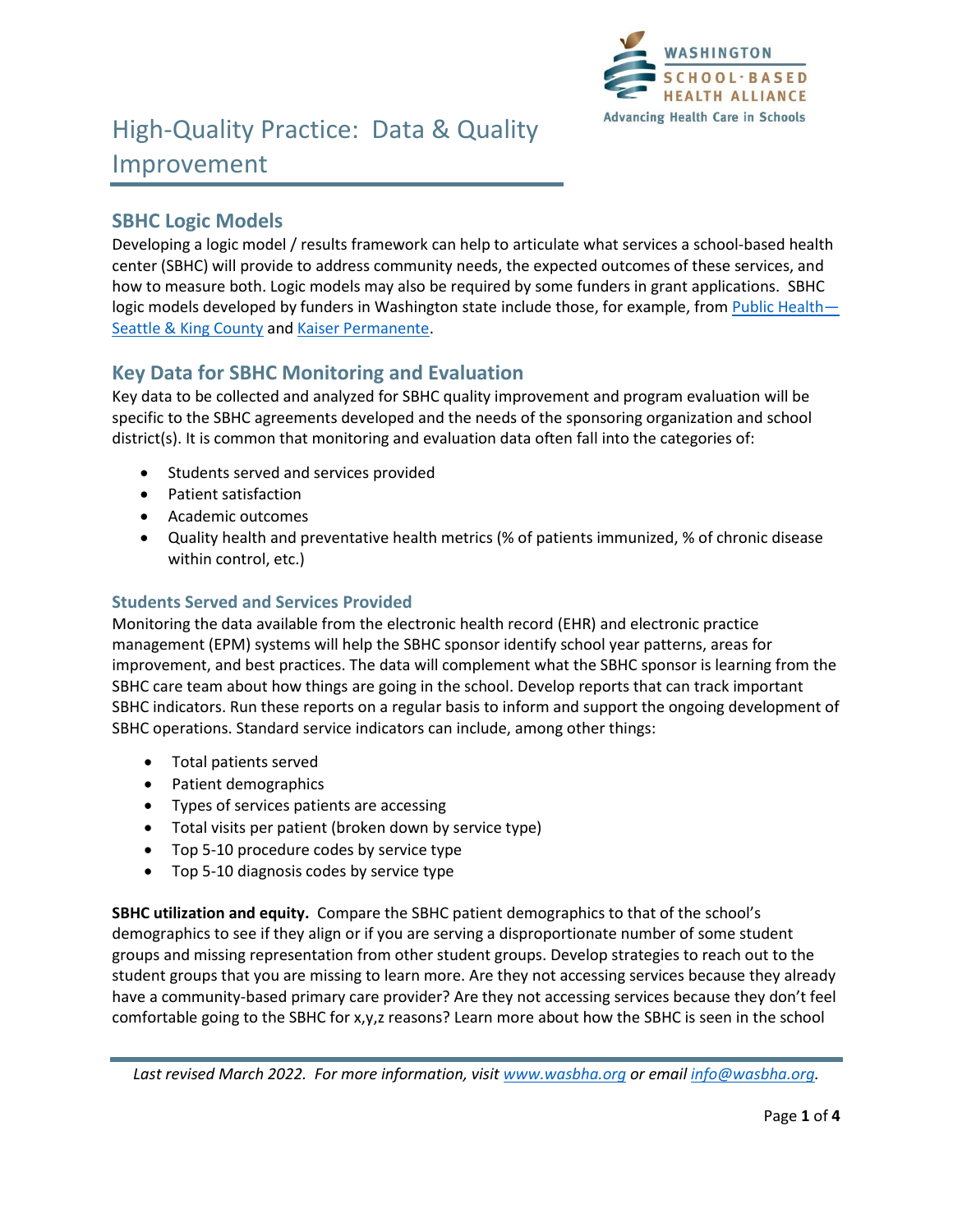

# High-Quality Practice: Data & Quality Improvement

community and do the work to make sure that it is seen as an open, welcoming and accessible space, especially for students of color and other historically underserved populations.

**Standardized Performance Measures for SBHCs.** In September 2014, the School-Based Health Alliance and the Center for School Mental Health (CSMH) embarked on a joint initiative to expand the number of SBHC programs and comprehensive school mental health programs (CSMHPs), improve the quality of the health services they provide, and strengthen their sustainability by crafting a set of national standardized performance measures. This [National Quality](https://www.sbh4all.org/current_initiatives/nqi/initiative-background/) Initiative (NQI) laid out five standardized performance measures for SBHCs:

- 1. Annual Well-Child Visit
- 2. Annual Risk Assessment
- 3. Body Mass Index (BMI) Assessment & Nutrition/Physical Activity Counseling
- 4. Depression Screening & Follow-Up
- 5. Chlamydia Screening for sexually active students

In addition to these five performance measures, King County SBHCs are required to collect data and report on:

6. SBIRT: Screening, Brief Intervention, and Referral to Treatment for drug and alcohol misuse

Additional performance measures SBHCs may want to prioritize are:

- *7.* Oral health screening and fluoride varnish application
- 8. Immunizations
- 9. Asthma management
- 10. Mental health care plan treatment goals and documented progress toward treatment

#### **Other Indicators**

Below are examples of other data that may be key to measuring the SBHC's impact on students served:

- 1. Total number of students helped with health insurance eligibility and enrollment
- 2. Total hospital visits and costs for patient(s) before and after they are introduced to SBHC services and interventions (if the SBHC sponsor has access to hospital visit / discharge data for their patients through a broader initiative, for example). High hospital utilization has high costs associated with it for the patient, family, and the health care system. Following students with chronic conditions such as asthma through their health care journey at the SBHC is one way to demonstrate how SBHCs can reduce costs and improve health benefits.

*Last revised March 2022. For more information, visit [www.wasbha.org](http://www.wasbha.org/) or email [info@wasbha.org.](mailto:info@wasbha.org)*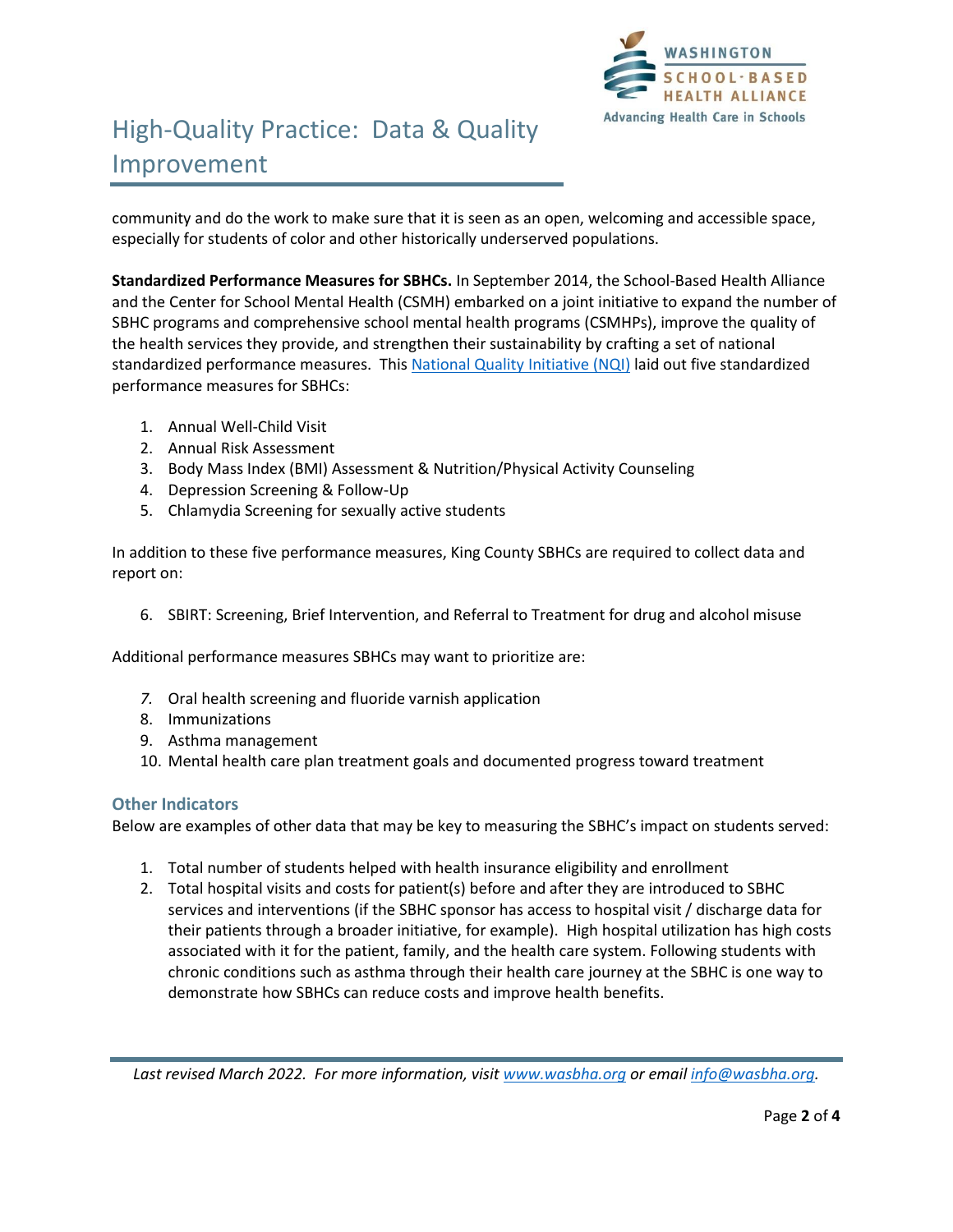

### **If you don't measure it, you can't improve it**

Work with medical and behavioral health providers to review clinical data and develop quality improvement indicators that are meaningful to them. Providers will need to have ownership over these indicators and see the added value in tracking them and testing process improvement strategies. Involve providers early in quality indicator priority setting for the school year.

Incorporate quality improvement tools and strategies, such as Plan, Do, Study, Act (PDSA) templates, into the work with providers. This can be as informal as sharing strategies and lessons learned with the team through email, or a formal PDSA worksheet presented at a team meeting.

Share lessons learned among provider teams and across the SBHC(s). Because of the nature of their work, SBHC staff can feel isolated in their schools, and even though they may be part of a larger network of SBHCs and/or community health providers, they may not always feel connected to their team or remember to share successes, challenges, strategies tested and lessons learned. Incorporate lessons learned into regular team meetings and encourage informal information-sharing through email or other platforms among providers and administrative staff.

#### **Patient Satisfaction**

Patient satisfaction surveys are a good way to receive structured and open-ended feedback from the students receiving services at the SBHC. Developing a one-page survey that can be offered to patients after their appointment throughout the year or during a certain point in the school year will give providers feedback on the quality of the services provided in the SBHC from the patient perspective.

#### **Academic Outcomes**

In order to measure the SBHC's impact on academic indicators, academic data would need to be provided by the school or district. See Agreements document on the Planning, Operating and Sustaining [a SBHC](https://wasbha.org/planning-operating-and-sustaining-a-sbhc/) page of the WA SBHA website for more information regarding Data-Sharing Agreements (DSAs).

While DSAs are not common, they may allow for the SBHC sponsor and school to review a side-by-side comparison of students who access the SBHC and students who do not access the SBHC. While SBHCs may not have control over how well one of their patients does on standardized tests, they can influence their patients' attendance rates and academic success by getting to the root of problems impacting a patient's ability to learn and their motivation to succeed in school. Improved attendance and passing grades help students toward on-time graduation.

Below are some examples of the academic indicators that a SBHC and a school or district can measure:

- 1. Percent of students served by the SBHC who had fewer than 5 or 10 absences per year.
- 2. Percent of students served by the SBHC who passed all their classes each year.
- 3. Percent of students served by the SBHC who graduated from high school on time.

*Last revised March 2022. For more information, visit [www.wasbha.org](http://www.wasbha.org/) or email [info@wasbha.org.](mailto:info@wasbha.org)*